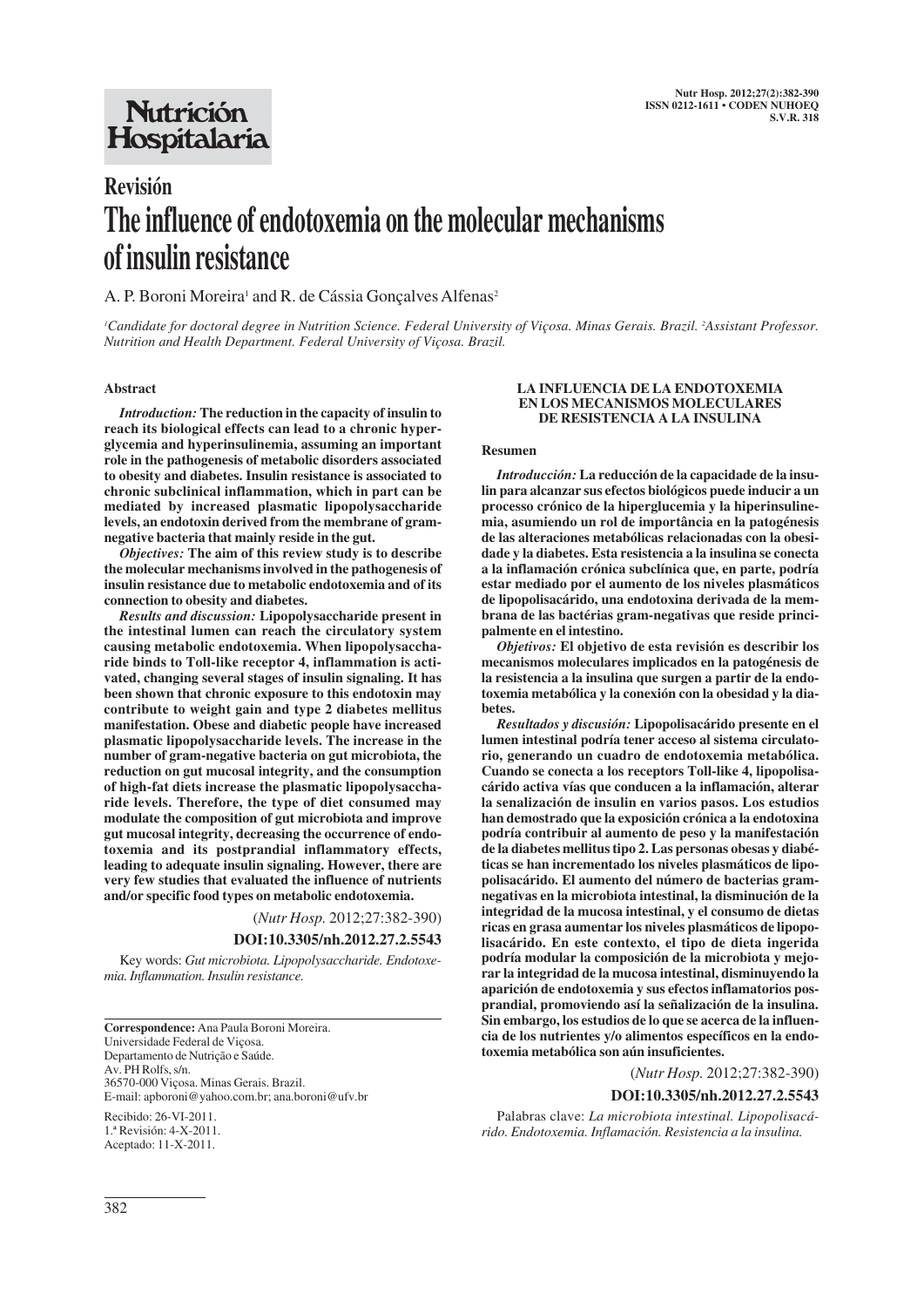#### **Abbreviations**

α: Alpha. β: Beta. γ: Gamma. μg/mL: Micrograms per milliliter. Akt: Protein kinase B. BMI: Body mass index. CRP: C-reactive protein. DM: Diabetes mellitus. ERK: Extracellular signal-related kinase. EU/mL: Endotoxin Units per milliliter. FFA: Free fatty acids. g: Gram. HDL: High density lipoprotein. IκB: Inhibitor of kappa B. IKK: IκB kinase. IL: Interleukin. iNOS: Inducible nitric oxide synthase. IR: Insulin resistance. IRAK: Interleukin-1 receptor-associated kinase. IRS: Insulin receptor substrate. IRβ-subunit: Insulin receptor β subunit.  $JNK: c$ -Jun  $NH<sub>2</sub>$ -terminal kinase. kcal: Kilocalories. kg/m2 : Kilogram/square meter. LBP: Lipopolysaccharide-binding protein. LPS: Lipopolysaccharides. MAPK: Mitogen-activated protein kinase. MCP-1: Monocyte chemoattractant protein-1. MD-2: Myeloid differentiation protein-2. MyD88: Myeloid differentiation primary response gene (88). NF-κB: Nuclear factor kappa B. ng/kg: Nanogram per kilogram. NIK: NF-κB-inducing kinase. PAI-1: Plasminogen activator inhibitor type 1. PI3-q: Phosphatidylinositol 3-kinase. PKC: Protein kinase C. PPAR: Peroxisome proliferator-activated receptor. SOCS: Suppressor of cytokines signaling. TIR: Toll-interleukin-1 receptor. TLR: Toll-like receptor. TNF: Tumor necrosis factor. TRAF6: TNF receptor-associated factor 6.

## **Introduction**

The subclinical inflammatory process impairs insulin biological effects.<sup>1</sup> It is shown that inflammatory mediators absorbed through the gut, such as lipopolysaccharide (LPS), may cause chronic subclinical inflammation. Endotoxemia occurs when LPS reaches the circulatory system. When that happens LPS can induce an immune response, activating pathways that cause inflammation, which in turn inhibits insulin signaling. It is argued that chronic and systemic exposure to slightly increased levels of LPS may cause insulin resistance (IR), disturbing food intake control and energy expenditure, $2,3$  which may favor weight gain and the manifestation of type 2 diabetes mellitus (DM).4,5,6,7

IR is defined as a clinical condition in which there is subnormal metabolic response to a given concentration of the hormone on the insulin sensitive tissues. It is characterized by changes on the insulin phosphorylation cascade. Genetic and acquired defects, such as obesity (especially visceral obesity), sedentary lifestyle, pregnancy, hepatitis C, polycystic ovary syndrome and corticosteroids treatment reduce insulin sensitivity.8,9,10,11,12

IR is an essential component of the physiopathology of several diseases, such as the obesity, type 2 DM, hypertension, non-alcoholic fatty liver disease, cardiovascular disease, renal failure, cancer and Alzheimer disease.<sup>4,5,7,12,13,14</sup>

The identification of all factors that trigger IR and understanding the mechanisms involved in this process is a major challenge to the scientists seeking the development of strategies to reduce its deleterious effects on health. Therefore, the molecular mechanisms involved in the pathogenesis of IR due to metabolic endotoxemia, and its association with obesity and type 2 DM is presented in this paper.

## **Methods**

A literature review was conducted using the Medline, PubMed, Scielo and Lilacs electronic scientific basis. In the search strategy, the words in English, Spanish and Portuguese and their combinations were used as follows: insulin, insulin resistance, lipopolysaccharide, endotoxin, endotoxemia, inflammation, gut microbiota, obesity, diabetes mellitus, pro-inflammatory cytokine, immunologic and inflammatory mediators. The selection of the papers was based on the analysis of the titles and abstracts presented in the manuscripts, regardless of their publication year. Thus, in this review paper, it is presented a critical version of the content of the selected papers.

## **Insulin signaling pathways**

Insulin is an anabolic hormone produced by pancreatic β cells in response to increased postprandial glucose and amino acids levels. Its metabolic effects include the regulation of the glycemic homeostasis, reducing hepatic production of glucose (to inhibit gluconeogenesis and glycogenolysis) and increasing peripheral uptake of glucose, mainly by the muscular and adipose tissues. Insulin also stimulates protein synthesis and inhibits protein degradation, increases hepatic lipogenesis and reduces adipocytes lipolysis. It also affects gene expression, cellular proliferation and differentiation. This hormone stimulates nitric oxide production in the endothelium, prevents apoptosis and it is also responsible for food intake control in the hypothalamus.<sup>9,10</sup>

Endotoxemia and insulin resistance Nutr Hosp. 2012;27(2):382-390 383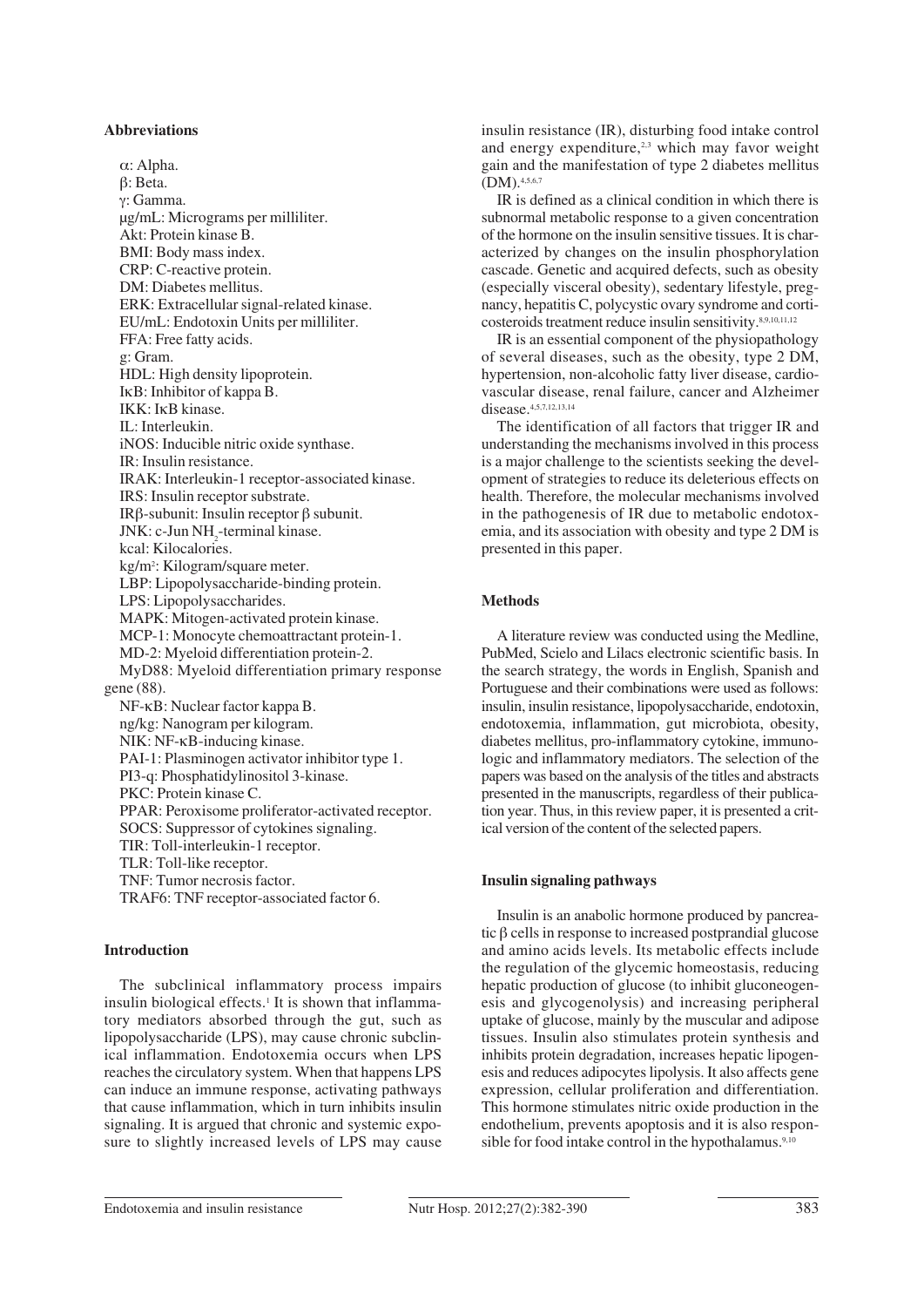Insulin signaling starts when it binds to its specific receptor located in the cell membrane, a protein that presents kinase activity. Insulin receptor contains two subunits (extracellular) and two subunits (transmembrane and intracellular). Thus, once insulin binds to the receptor subunit, there is a conformational change on the subunit. This conformational change self-phosphorylates the subunit turning it into tyrosine, activating its tyrosine kinase activity. Once activated, the receptor phosphorylates several protein substrates turning them into tyrosine. Currently, ten receptor substrates have been identified, and four belong to the family of the insulin receptor substrate, the IRS proteins (IRS-1/2/3/4). Other substrates include Shc, Gab-1,  $p60^{\text{dok}}$ , Cbl, JAK2 and APS. The phosphorylation of these proteins turning them into tyrosine creates recognition sites for molecules containing domains with *Src* 2 (SH2) homology, which can enable the following signaling pathways: a) phosphatidylinositol-3-kinase (PI3-q)/protein kinase B (Akt), b) Ras/Raf/mitogen-activated protein kinase (MAPK) and c) JAK/STAT. PI3-q/Akt pathway is responsible for regulating insulin metabolic actions such as glucose uptake, glycolysis, glycogen and protein synthesis, mitogenesis regulation and cellular differentiation. Ras/Raf/MAPK pathway is involved in cellular proliferation and differentiation. JAK/STAT pathway is involved on gene expression regulation.8,9,10,15,16,17

## **Insulin resistance**

Besides being phosphorylated and turning into tyrosine, the insulin receptor can also be phosphorylated turning into serine. When that happens, its phosphorylation and tyrosine formation is impaired after insulin stimulation. This type of inhibitory phosphorylation causes a negative feedback on insulin signaling and may cause IR. The inflammation processes can trigger the formation of several inflammatory molecules such as tumor necrosis factor alpha (TNF- $\alpha$ ), interleukin-6 (IL-6), inhibitor of B (I B) kinase  $\beta$  (IKK $\beta$ ) and c-Jun  $NH<sub>2</sub>$ -terminal kinase (JNK). All these molecules can phosphorylate the IRS turning them into serine, which exerts a negative effect on the insulin signaling pathway.8,18,19,20,21

IR induces a chronic hyperglycemia process, which in most cases is followed by a compensatory hyperinsulinemia. The chronic hyperglycemia and hyperinsulinemia play a central role on metabolic disorders associated with obesity and type 2 DM.<sup>4,7</sup>

The development of IR is tissue-specific. The hypothalamus and skeletal muscle are the first ones to become resistant to hormone action. Subsequently, insulin fails to act properly on liver cells and endothelial cells. Adipose tissue IR occurs later.<sup>22</sup> The activation of an inflammatory response on rats hypothalamus in response to high-fat diet consumption for example can lead to insulin and leptin molecular and functional resistance, resulting in poor food intake and energy expenditure control.<sup>2,3</sup> It has been claimed that hypothalamus IR may favor weight gain and type 2 DM manifestation.23 It is worth emphasizing that central IR may also be a consequence of obesity.24

When IR occurs, insulin antilipolytic activity is attenuated and there is an increase on free fatty acids (FFA) levels, leading to cellular dysfunction in several tissues (muscle, liver, adipose tissue, pancreas and vascular). This effect is referred to as lipotoxicity.10,25,26 High levels of FFA may inhibit the IRSs, inducing or enhancing skeletal muscle and liver tissue IR.<sup>27</sup>

IR may be present for several years before the high plasma glucose levels are noticed, because pancreas is constantly stimulated to produce and secrete insulin to maintain blood glucose and metabolic homeostasis. After some time, cells β failure can occur and as IR increases glucose intolerance and ultimately diabetes may manifest. Another metabolic abnormality that can be associated with IR is endothelial dysfunction, since insulin has a vasodilator effect by stimulating nitric oxide production.7,25,28

## **Lipopolysaccharide**

It is estimated that human microbiota contains approximately  $10^{14}$  bacterial cells,<sup>29</sup> consisting of more than 1,000 different species, especially anaerobic bacteria.30 Gut microbiota is the largest and most complex, containing up to  $10^{12}$  cells/g of feces.<sup>29</sup> However, the composition of gut microbiota can vary among humans,<sup>31</sup> according to age, food habits and environmental factors.<sup>32</sup> It is claimed that gut microbiota composition can affect the host homeostasis, modulating subclinical systemic inflammation. Inflammation can be triggered especially by gramnegative bacteria.33,34 LPS is a major component of the outer membrane of these bacteria. It is considered an endotoxin, which contributes to the structural integrity and protection of that membrane from chemical attack. Once it reaches blood circulation, it causes metabolic endotoxemia, which can induce an immune response leading to inflammation. It can also inhibit insulin signaling, contributing to IR. Therefore, endotoxemia may favor obesity and type 2 DM manifestation.5,6 It is worth emphasizing that the gut is the main source of LPS.<sup>35</sup> It is estimated that the intestinal lumen has more than 1g of LPS. A small dose of endotoxin in the circulatory system can cause inflammatory reactions.<sup>36,37</sup>

LPS consists of lipid and polysaccharide covalently bound. Three structurally and genetically distinct regions form this glycoconjugate: a portion called lipid A (responsible for endotoxic activity), oligosaccharide core and external region or *O*-antigen.38

It has been proposed that the intestinal absorption of LPS includes its internalization by the enterocytes. Within the enterocyte, LPS is transported to the golgi complex, where chylomicrons are synthesized.5,39 The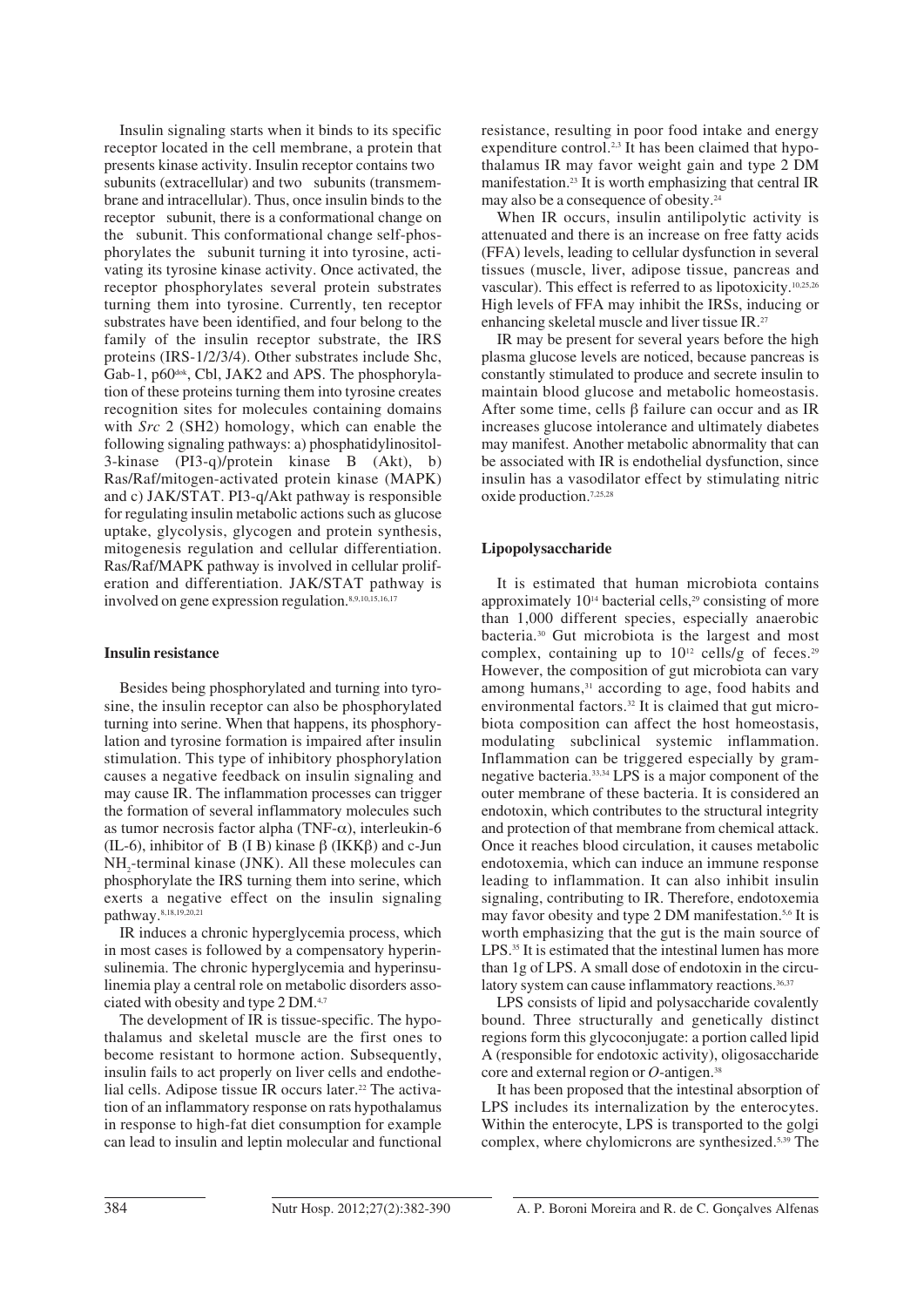consumption of a high-fat diets seems to favor the translocation of LPS through the intestinal mucous. $34$ Once LPS is incorporated into the newly synthesized chylomicrons, it crosses the intestinal barrier, reaches the lymphatic system and subsequently the bloodstream. LPS is transported by lipoproteins and by a specific acute phase response protein, called LPS binding protein (LBP). All subclasses of lipoproteins can bind to LPS, and that is dependent on the amount of phospholipids on the surface of the lipoprotein. Under physiological conditions, HDL is the main receptor for LPS.5,40,41 It has been observed that the binding of LPS to lipoproteins, especially to chylomicrons, partially prevents the activation of monocytes and macrophages, and consequently the secretion of pro-inflammatory cytokines.<sup>5,42</sup>It is worth emphasizing that most of the studies published about this topic so far were conducted in conditions of acute inflammation or sepsis. There are almost no data available on the role of lipoproteins in conditions of modest LPS increase, as it is observed in obesity and in type 2 DM.<sup>5</sup>

The target tissues for LPS are the adipose tissue, liver and endothelium.<sup>5</sup> Thus, the portion responsible for endotoxic activity of LPS (lipid A) binds to the Toll-like receptor 4 (TLR-4) present in the plasma membrane. The recognition of LPS to this receptor is mediated by LBP protein, the CD14 co-receptor of TLR-4 and by the myeloid differentiation protein-2 (MD-2).43,44,45 The TLR-4 are on the surface of immune cells (monocytes, macrophages, Kupffer cells and preadipocytes) and non-immune cells (adipocytes, hepatocytes and endothelial cells). 5,39,46

## **Lipopolysaccharide, inflammation and insulin resistance**

The role of LPS and of the consumption of high-fat diet in the development of subclinical inflammation has been shown in wild-type and CD14-/- mice. After chronic infusion (4 weeks) of LPS, the wild-type mice showed increased body, liver, visceral and subcutaneous adipose tissue weights, besides increased fasting and postprandial blood glucose. When wild-type mice were submitted to the consumption of high-fat diet without LPS infusion, there was also an increase in body weight and adipose tissue associated with the establishment of an inflammatory state. However, these effects were not observed on CD14-/- mice. Therefore, the infusion of LPS or the consumption of high-fat diet triggered an inflammatory response in muscle, adipose and liver tissue.<sup>47</sup> According to some authors, the increased levels of circulating FFAs can also activate TLR-4 favoring its binding to LPS and the development of inflammation.<sup>25,48</sup>

The activation of TLR-4, through LPS, can trigger various signaling pathways, and the main ones are: nuclear factor kappa B (NF-κB) and MAPK.<sup>33</sup> The translocation of NF-κB from the cytosol to the nucleus promotes the activation of genes that encode proteins involved in the inflammatory response, such as  $TNF-\alpha$ , IL-6, inducible nitric oxide synthase (iNOS) and monocyte chemoattractant protein-1 (MCP-1).49 MAPK represent a family of kinases that phosphorylate serine and threonine, regulating important cellular processes such as growth, proliferation, differentiation and migration, through modulation of gene transcription in response to changes in the intracellular environment. MAPK signaling pathway includes the extracellular signalregulated kinases such as JNK, p38 MAPK (p38) and extracellular signal-related kinase (ERK).<sup>5,50,51</sup> JNK, p38 and ERK can induce IR through different mechanisms. Fujishiro et al.52 showed that the activation of the JNK pathway suppresses phosphorylation on tyrosine of IRS-1 and IRS-2, while the p38 pathway moderately reduces the expression of IRS-1 and IRS-2. Since the ERK pathway suppresses the expression of the insulin receptors, IRS-1 and IRS-2, making its contribution to IR more evident than the other pathway.

After its interaction with LPS, TLR-4 dimerizes and undergoes conformational changes that allow the recruitment of adapter molecules to the intracellular domain Toll-interleukin-1 receptor (TIR). The molecules are: myeloid differentiation primary response gene (MyD88), IL-1 receptor-associated kinase (IRAK), TNF receptor-associated factor 6 (TRAF6), NF-κBinducing kinase (NIK), culminating in the phosphorylation of the IKK complex. This complex consists of two catalytic subunits IKK-α and IKK-β and a regulatory subunit IKK-γ. In the cytoplasm of non-stimulated cells, NF-κB is in an inactive form because of its association with proteins known as IκB. The phosphorylation of IκB leads to its degradation, releasing NF-κB for translocation to the nucleus and subsequent expression of several pro-inflammatory genes.<sup>5,50,53</sup>

Mice heterozygous IKKβ +/- were protected against the development of IR when submitted to the consumption of high-fat diet and when they were genetically obesity.54 IKKβ can block insulin signaling, since it directly phosphorylates the IRS-1 on serine residues, and of  $I \kappa B$ .<sup>19,55</sup>

The infusion of LPS for 3 hours caused an increase in IL-1 and IL-6 expressions and plasminogen activator inhibitor-1 (PAI-1) in subcutaneous adipose tissue of wild-type mice compared to CD14-/- mice. The concentration of phosphorylated NF- B and IKK also increased in the liver of wild-type mice, while in CD14- /- mice there was no change. There was weight gain and an increase on visceral and subcutaneous adipose tissue only in wild-type mice.47 Endotoxemia also caused an increase in the expression of TNF-α. <sup>56</sup> The increase in the levels of pro-inflammatory factors such as IL-1, IL-6, PAI-1 and TNF- $\alpha$  is related to the decrease on insulin action.<sup>33,57</sup> TNF- $\alpha$  and IL-6 are responsible for the inhibitory phosphorylation of IRS-1, since they activate JNK and IKK .58,59 On the other hand, MCP-1 exacerbates inflammation since it recruits monocytes from the circulation, activating them to a pro-inflammatory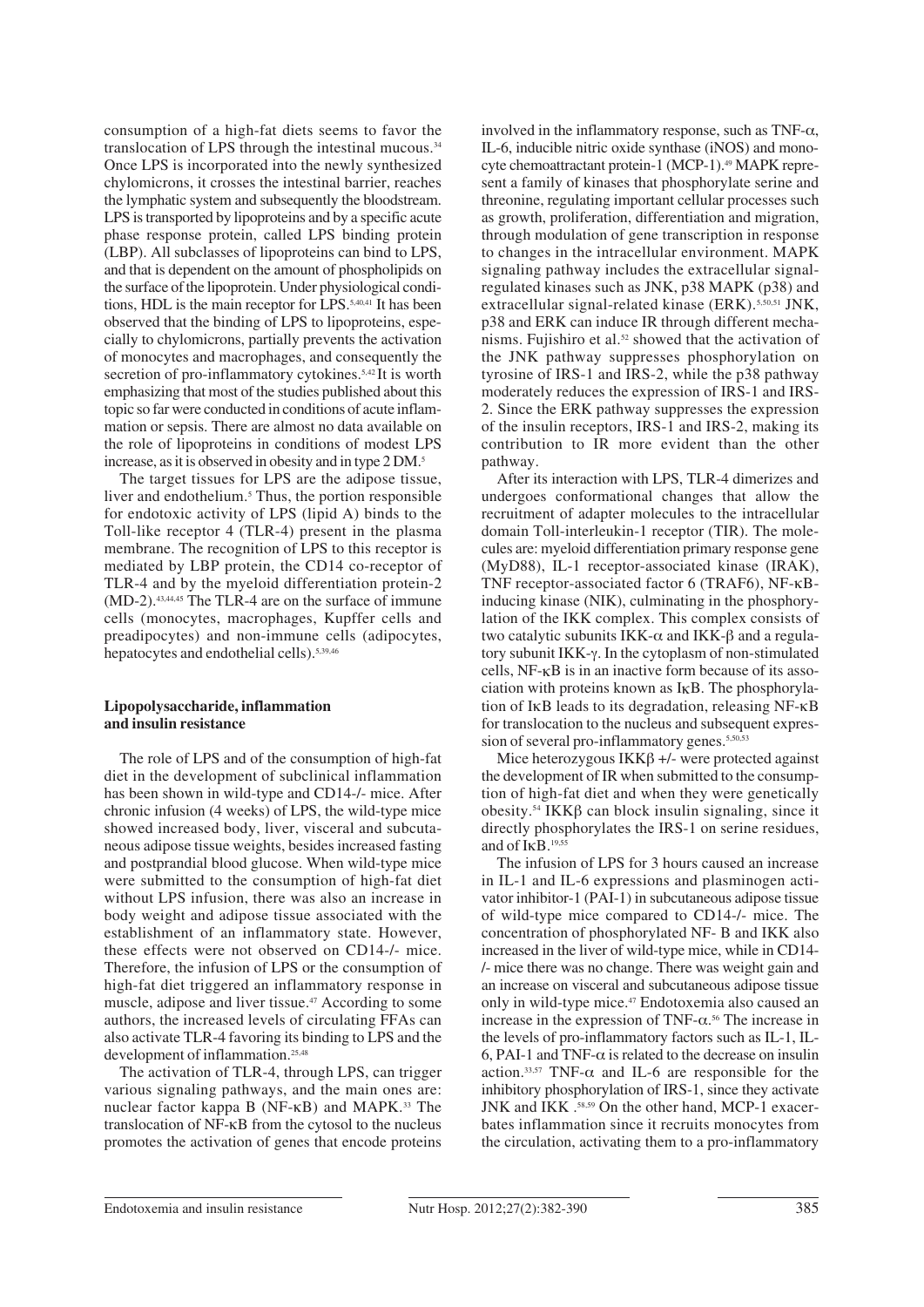macrophage phenotype.4 In addition, LPS can also activate a protein kinase C (PKC) and consequently, activate JNK and IKK contributing to IR.1,60

In adipocytes 3T3-L1, LPS caused the phosphorylation of Akt reduction, while the expression of iNOS increased.49 The increase of iNOS may increase the production of nitric oxide and consequently the IR by changing glucose uptake. This IR is associated with iNOS is mediated by S-nitrosation of proteins involved in insulin signaling, such as the insulin receptor β subunit (IRβ), IRS-1 and Akt. S-nitrosation of IR reduces its self-phosphorylation and also its tyrosine kinase activity, while S-nitrosation of IRS-1 reduces its tissue expression, possibly by increasing the degradation mediated by proteasome. Akt is also targeted by Snitrosation, which occurs at the same time it looses its serine kinase activity.<sup>61</sup>

Park et al.<sup>62</sup> developed a model of transgenic mice capable of expressing human resistin. When these animals where exposed to LPS there was an increase in the circulating resistin levels, besides developing liver IR. Resistin can activate NF-κB, increase the expression of pro-inflammatory cytokines and, consequently, impair insulin signaling.<sup>62,63</sup>

## **Clinical studies**

## *Endotoxemia and insulin resistance*

Agwunobi et al.<sup>64</sup> were the first researchers to demonstrate, in humans, the impairment on insulin sensitivity 6-7 h after the administration of low doses of LPS. In this study, LPS also produced significant increases on plasma concentrations of counterregulatory hormones such as cortisol, glucagon and growth hormone, which contribute to the reduction of peripheral and hepatic glucose uptake.

Dandona et al.<sup>65</sup> verified that intravenous administration of LPS (2 ng/kg) resulted in a rapid increase of plasma TNF- $\alpha$ , IL-6, FFA, reactive oxygen species by polymorphonuclear leukocytes, MCP-1, macrophage migration inhibition factor, C-reactive protein (CRP), resistin, visfatin and LBP in healthy individuals with a body mass index (BMI) between 20 and 25 kg/m<sup>2</sup>. It is worth emphasizing that the increased levels of TNF- $\alpha$ favors the occurrence of lipolysis, increasing the levels of FFA.66 The increase in the production of reactive oxygen species can activate several kinase serines.<sup>67</sup> Visfatin has insulin-mimetic properties. In a metaanalysis study, Chang et al.<sup>68</sup> verified that the level of circulating visfatin was positively associated with IR.

Mehta et al.<sup>69</sup> also conducted a study in which healthy individuals with a BMI between 18 and 30 kg/m2 received intravenous LPS (3 ng/kg). The endotoxemia induced fast and transient increase on plasma of TNF-α, IL-6, resistin, leptin, MCP-1, CRP, cortisol and FFA. It was also verified that the occurrence of endotoxemia induced systemic IR, but β-pancreatic cells function was not affected. Additionally, it was observed that an increase in suppressor of cytokine signaling 1 and 3 expression (SOCS-1 and SOCS-3). It has been suggested that SOCS-1 and SOCS-3 inhibit insulin signaling by interfering with tyrosine phosphorylation of IRS-1 and IRS-2 or by targeting IRS-1 and IRS-2 for proteasome degradation.70,71

Pussinen et al.<sup>72</sup> evaluated the relationship between endotoxemia and the incidence of DM in a cohort study involving 7,169 individuals between 25 and 74 years of age. The individuals were followed for 10 years. The authors verified that the levels of LPS were associated with increased risk of DM developing and the occurrence of a negative correlation with HDL levels. Thus, it seems that a chronic exposure to slightly elevated levels of LPS may contribute to IR, and hence to the manifestation of chronic diseases.

### *Endotoxemia, obesity and type 2 diabetes mellitus*

LPS can also be found in the plasma of healthy individuals,73 since besides colonizing the gut, gram-negative bacteria is also present on the oral cavity and the respiratory and genito-urinary systems. However, clinical studies have shown that the concentrations of circulating LPS and LBP (an endotoxemia marker) are higher in type 1 or 2 diabetic individuals, and in obese,72,74,75,76,77 strengthening their link with IR and metabolic diseases.

Blood samples from obese, overweight and normal weight afro-american women were collected and stimulated in vitro with various doses of LPS. The obese class III (BMI > 40 kg/m<sup>2</sup>) expressed 365% more TNF- $\alpha$  than normal weight (BMI between 20-25 kg/m<sup>2</sup>) women when the intermediate concentrations of LPS (20 μg/mL) was tested. When the maximum expression of TNF- $\alpha$  was assessed independently of the dose of LPS, it was verified that the obese class III produced 230% more than the normal weight women. The obese class I (BMI between 30-35 kg/m<sup>2</sup>) produced 190% more TNF- $\alpha$  than the normal weight.78 The results of this study reinforce the effect of the excess of body weight on the expression of inflammation markers such as  $TNF-\alpha$ .

Van Dielen et al.<sup>79</sup> evaluated the effect of weight loss on plasma levels of LBP in obese individuals submitted to gastric reduction surgery (BMI 46.7 kg/m2 before the surgery). During the first six months there was a severe weight loss (42.3% loss of excess weight). Nevertheless, the levels of LBP and of other biomarkers (CRP and soluble  $TNF-\alpha$  receptors) did not change, suggesting the occurrence of an inflammatory state. However, at 12 and 24 months after surgery, when body weight stabilized (BMI:  $\sim$  33.0 kg/m<sup>2</sup>), LBP levels decreased significantly (107.6  $\pm$ 77.4 and  $78.9 \pm 39.4$  µg/ml, respectively), compared to the values presented before the surgery (134.7  $\pm$ 98.2 μg/ml). It is worth emphasizing that other inflammatory biomarkers also reduced during this period.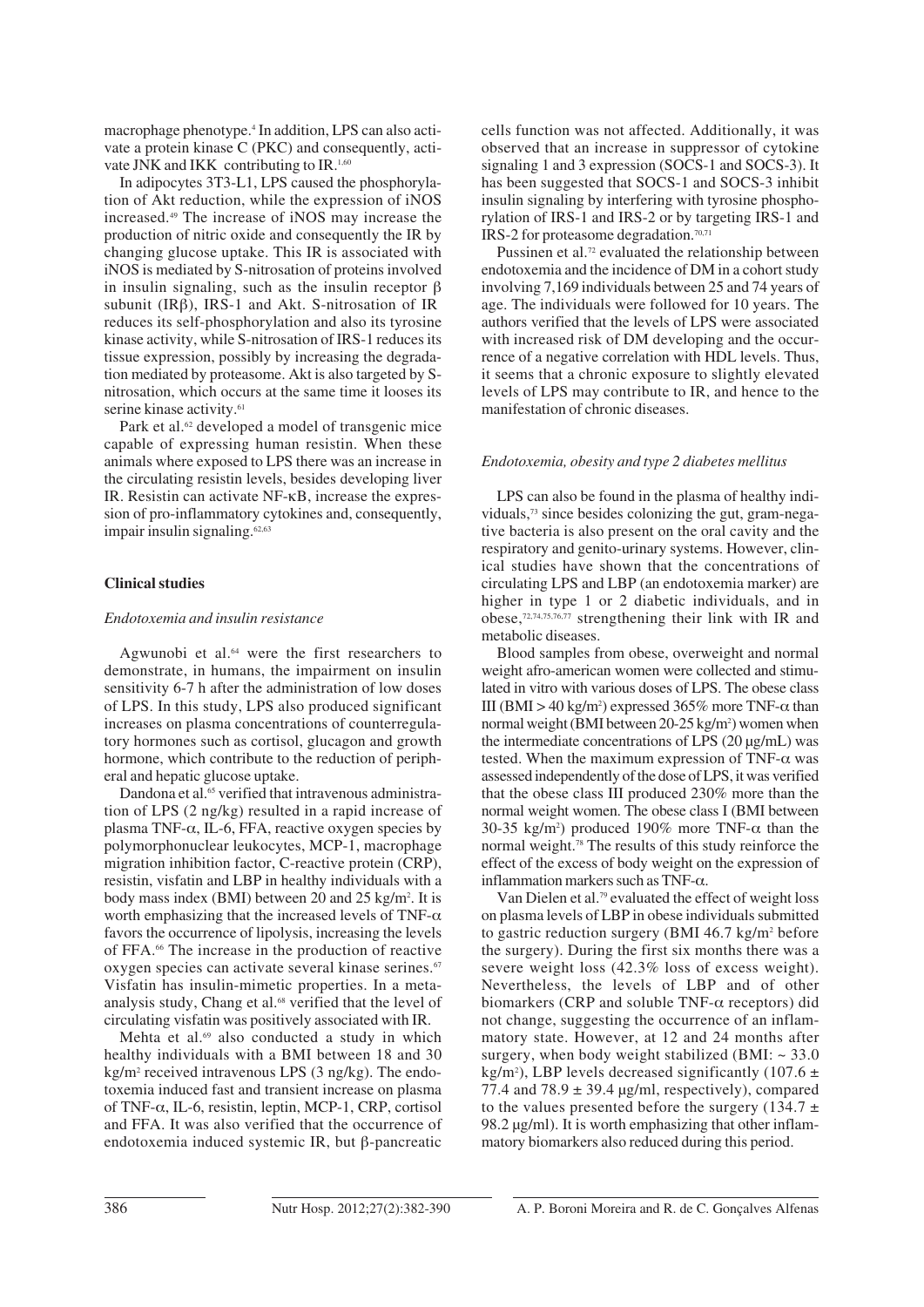In a study conducted by Creeley et al.<sup>76</sup>, individuals with type 2 DM presenting mean LPS values 76% higher than the individuals without the disease. The diabetic patients were treated with rosiglitazone and showed a reduction corresponding to 51% on insulin and 35% on LPS levels. Rosiglitazone is an agonist of peroxisome proliferator-activated receptor (PPAR-γ), which presents anti-inflammatory properties.<sup>80</sup> This antidiabetic agent may attenuate inflammation, favoring the clearance of LPS by reducing the insulinemia and increasing HDL bioavailability. Reductions on plasma insulin concentrations favor the function of Kupffer cells that are, in part, responsible for LPS clearance.<sup>76</sup> When LPS interacts with HDL, the activation of TLRs is impaired.<sup>81</sup> Individuals with low HDL levels showed a greater inflammatory response (TNF- $\alpha$ , IL-1 $\beta$ , IL-6, IL-8) after the infusion of low doses of LPS.<sup>82</sup> Pajkrt et al.<sup>83</sup> verified that the infusion of HDL can reduce the deleterious effects of LPS.

Hyperglycemia and hyperinsulinemia, common conditions in patients with DM, can also be an indirect cause of endotoxemia,<sup>5</sup> since they reduce the motility of the jejunum and the gastrointestinal transit time, favoring bacterial overgrowth in the small intestine and increasing the gut permeability.<sup>84,85,86</sup> It is worth emphasizing that the highest concentration of LPS in diabetics enhances the development of chronic complications inherent to the disease, as observed by Nymark et al.87 These authors verified a correlation between endotoxemia and the occurrence of diabetic nephropathy in type 1 DM patients.

Although the gut is the main source of LPS, infections by gram-negative bacteria in other parts of the body can also increase the levels of plasma LPS. Pussinen et al.<sup>88</sup> verified the occurrence of endotoxemia from periodontitis.

It is worth emphasizing that the increase of proinflammatory cytokines such as IFN-γ, TNF-α, IL-6 and IL-1 $\beta$ , commonly seen in obese and diabetics,  $4,76,89,90$ is able to affect the expression/distribution of proteins capable to form the tight junctions, such as ocludina and zonular occludens-1, increasing gut permeability.<sup>35</sup> This change in gut permeability may favor the translocation of LPS and, consequently, cause metabolic endotoxemia, thus increasing subclinical inflammation.4,35

#### **Effect of the diet on the endotoxemia**

The consumption of high-fat diet can change the composition of gut microbiota, increasing gut permeability and/or reduce LPS catabolism favoring the occurrence of metabolic endotoxemia32,34 and consequently weight gain and IR.73,91,92

Mice received LPS orally, diluted in oil or water. Endotoxemia was observed only after the administration of LPS-oil mixture. It was verified that the consumption of a diet with 72% of fat increased endotoxemia 2.7 times when compared to the control diet. When the mice were fed a 40% fat diet, there was a 1.4 times increase in endotoxemia.<sup>47</sup> In healthy men, the level of plasma LPS can increase approximately 50% after a high-fat meal.<sup>92</sup>

In a recently conducted study, healthy individuals were divided into three groups. Each group received one type of drink (water, glucose or orange juice) in combination with a high-fat meal (containing approximately 36% of carbohydrate, 50% of fat and 14% of protein, ~ 900 kcal). The ingestion of glucose or water and the high-fat meal induced oxidative stress and inflammation, as well as the increased expression of TLR-4 and endotoxemia. On the other hand, the consumption of orange juice plus the high-fat meal prevented the occurrence of the previous situation. The beneficial effect of orange juice may be due to its flavonoids content. The chronic occurrence of oxidative stress and inflammation promotes the development of chronic diseases such as obesity and type 2 DM.<sup>93</sup> The results of this study suggest that eating certain types of foods such as orange juice, may act as a protective factor against postprandial endotoxemia.

In the previously mentioned study<sup>93</sup>, it was not detected the presence of LPS in the beverage containing glucose. On the other hand, the orange juice had a content of LPS 85 EU/mL, while the water had 21 EU/mL. The total LPS content of the meal was 12,600 EU. It was verified that after the consumption of the meal with glucose or water, plasma concentration of LPS increased above 60% compared to baseline. On the other hand, there is no increase on plasma LPS after the ingestion of the meal with orange juice, despite having a higher content of endotoxin. It is worth emphasizing, however, that compared to the total LPS content present in the gut, the amount present in a food is extremely small. Thus, it is unlikely that the LPS concentration present in the food contributes to an increase in the concentration of plasma LPS.92,93

It has been verified that administration of probiotics *(Lactobacillus* and *Bifidobacterium* for example) or prebiotics (inulin and oligofructose for example) can modulate the microbiota and improve gut permeability, thus controlling the occurrence of endotoxemia.<sup>32,34,94,95</sup> The consumption of phytochemicals and polyunsaturated fatty acids also seems to result in beneficial effects on the intestinal environment and microbiota composition.96 However, it is not fully understood the factors and food components that contribute to the gut microbiota diversity and gut integrity.<sup>29</sup>

There is little information in the literature about the effect of specific nutrients and/or food on metabolic endotoxemia. Therefore, it is necessary to conduct interventional studies in humans to identify dietary strategies capable to modulate gut microbiota, improving gut integrity and/or to reduce postprandial inflammatory effects, in order to avoid the occurrence of endotoxemia and, consequently, of IR.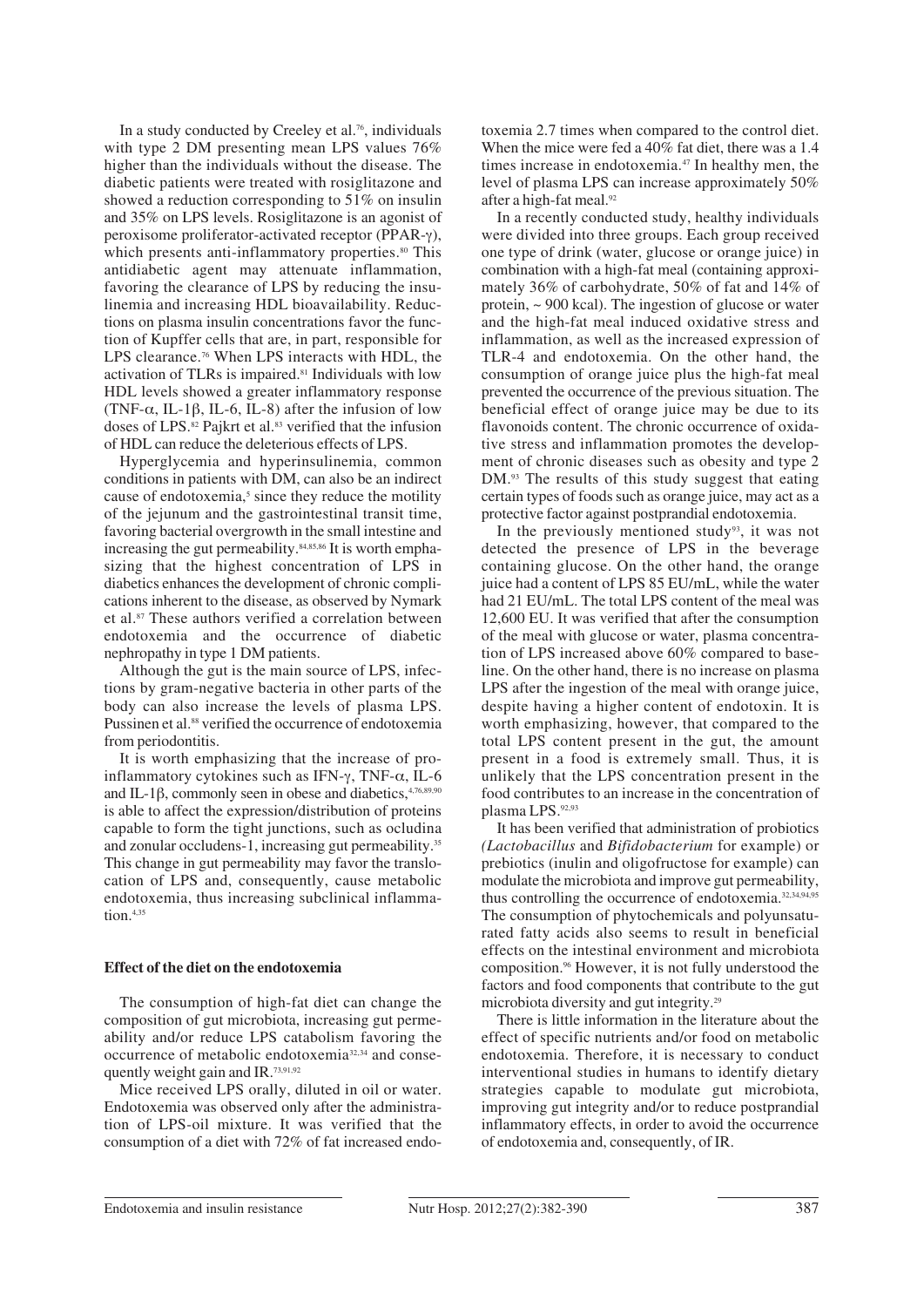#### **Conclusion**

The chronic exposure to slightly increased LPS levels in the blood is a risk factor for IR, since this endotoxin can induce an immune response and activate pathways leading to subclinical inflammation inhibiting several step of insulin signaling. Thus, IR induced by endotoxemia may contribute to weight gain and the development of type 2 DM. Although gut microbiota is the main source of LPS, the results of the few studies available so far suggests that the type of diet ingested may prevent endotoxemia occurrence and its deleterious effects on insulin signaling.

#### **References**

- 1. Shoelson SE, Lee J, Goldfine AB. Inflammation and insulin resistance. *J Clin Invest* 2006; 116 (7): 1793-801.
- 2. Milanski M, Degasperi G, Coope A, Morari J, Denis R, Cintra DE et al. Saturated fatty acids produce an inflammatory response predominantly through the activation of 2009 TLR4 signaling in hypothalamus: implications for the pathogenesis of obesity. *J Neurosci* 2009; 29 (2): 359-70.
- 3. Moraes JC, Coope A, Morari J, Cintra DE, Roman EA, Pauli JR et al. High-fat diet induces apoptosis of hypothalamic neurons. *PLoS One* 2009; 4 (4): e5045.
- 4. Ding S, Lund PK. Role of intestinal inflammation as an early event in obesity and insulin resistance. *Curr Opin Clin Nutr Metab Care* 2011; 14: 328-33.
- Manco M, Putignani L, Bottazzo GF. Gut microbiota, lipopolysaccharides, and innate immunity in the pathogenesis of obesity and cardiovascular risk. *Endocr Rev* 2010; 31 (6): 817- 44.
- 6. Cani PD, Possemiers S, Van de Wiele T, Guiot Y, Everard A, Rottier O, et al. Changes in gut microbiota control inflammation in obese mice through a mechanism involving GLP-2 driven improvement of gut permeability. *Gut* 2009; 58 (8): 1091-103.
- 7. Shanik MH, Xu Y, Skrha J, Dankner R, Zick Y, Roth J. Insulin resistance and hyperinsulinemia: is hyperinsulinemia the cart or the horse? *Diabetes Care* 2008; 31 (2): S262-8.
- 8. Carvalho-Filho MA, Carvalheira JBC, Velloso LA, Saad MJA. Cross-talk das vias de sinalização de insulina e angiotensina II: implicações com a associação entre diabetes mellitus e hipertensão arterial e doença cardiovascular. *Arq Bras Endocrinol Metab* 2007; 51 (2): 195-203.
- 9. Carvalheira JBC, Zecchin HG, Saad MJA. Vias de Sinalização da Insulina. *Arq Bras Endocrinol Metab* 2002; 46 (4): 419-25.
- 10. Pessin JE, Saltiel AR. Signaling pathways in insulin action: molecular targets of insulin resistance. *J Clin Invest* 2000; 106 (2): 165-9.
- 11. Shulman GI. Cellular mechanisms of insulin resistance. *J Clin Invest* 2000; 106 (2): 171-6.
- 12. Hoehn KL, Salmon AB, Hohnen-Behrens C, Turner N, Hoy AJ, Maghzal GJ et al. Insulin resistance is a cellular antioxidant defense mechanism. *Proc Natl Acad Sci* 2009; 106 (42): 17787- 92.
- 13. Laron Z. Insulin and the brain. *Arch Physiol Biochem* 2009; 115 (2): 112-6.
- 14. Luis DA, Aller R, Izaola O, Sagrado MG, Conde R. Effect of two different hypocaloric diets in transaminases and insulin resistance in nonalcoholic fatty liver disease and obese patients. *Nutr Hosp* 2010; 25 (5): 730-5.
- Roith DL, Zick Y. Recent advances in our understanding of insulin action and insulin resistance. *Diabetes Care* 2001; 24  $(3)$ : 588-97.
- 16. Saltiel AR, Kahn CR. Insulin signaling and the regulation of glucose and lipid metabolism. *Nature* 2001; 414: 799-806.
- 17. Velloso LA, Carvalho CR, Rojas FA, Folli F, Saad MJ. Insulin signalling in heart involves insulin receiver substrates-1 and -2, activation of phosphatidylinositol 3-kinase and the JAK 2 growth related pathway. *Cardiovasc Res* 1998; 40 (1): 96-102.
- 18. Hotamisligil GS. Inflammatory pathways and insulin action. *Int J Obes Relat Metab Disord* 2003; 27: S53-5.
- 19. Gao, Z, Hwang D, Bataille F, Lefevre M, York D, Quon MJ et al. Serine phosphorylation of insulin receiver substrate 1 by inhibitor kappa B kinase complex. *J Biol Chem* 2002; 277: 48115-21.
- 20. Hirosumi J, Tuncman G, Chang L, Gorgun CZ, Uysal KT, Maeda K, Karin M, HotamisligiL GS. A central role for JNK in obesity and insulin resistance. *Nature* 2002; 420 (6913): 333-6.
- 21. White MF. IRS proteins and the common path to diabetes. *Am J Physiol Endocrinol Metab* 2002; 283: E413-22.
- 22. Prada PO, Zecchin HG, Gasparetti AL, Torsoni MA, Ueno M, Hirata AE et al. Western diet modulates insulin signaling, c-Jun N-terminal kinase activity, and insulin receiver substrate-1ser307 phosphorylation in a tissue-specific fashion. *Endocrinology* 2005; 146 (3): 1576-87.
- 23. Lin X, Taguchi A, Park S, Kushner JA, Li F, Li Y et al. Dysregulation of insulin receiver substrate 2 in beta cells and brain causes obesity and diabetes. *J Clin Invest* 2004; 114 (7): 908- 16.
- 24. Tschritter O, Preissl H, Hennige AM, Stumvoll M, Porubska K, Frost R et al. The cerebrocortical response to hyperinsulinemia is reduced in overweight humans: a magnetoencephalographic study. *Proc Natl Acad Sci USA* 2006; 103 (32): 12103-8.
- 25. DeFronzo RA. Insulin resistance, lipotoxicity, type 2 diabetes and atherosclerosis: the missing links. The Claude Bernard Lecture 2009. *Diabetologia* 2010; 53: 1270-87.
- 26. Weinberg JM. Lipotoxicity. *Kidney Int* 2006; 70: 1560-6.
- 27. Shah A, Mehta N, Reilly MP. Adipose Inflammation, insulin resistance, and cardiovascular disease. *J Parenter Enteral Nutr* 2008; 32 (6): 638-44.
- 28. Carvalho MHC, Colaço AL, Fortes ZB. Citocinas, disfunção endotelial e resistência à insulina. *Arq Bras Endocrinol Metab* 2006; 50 (2): 304-12.
- 29. Hattori M, Taylor TD. The human intestinal microbiome: a new frontier of human biology. *DNA Res* 2009; 16 (1): 1-12.
- 30. Qin J, Li R, Raes J, Arumugam M, Burgdorf KS, Manichanh C et al. A human gut microbial gene catalogue established by metagenomic sequencing. *Nature* 2010; 464 (7285): 59-65.
- 31. Phillips ML. Gut reaction: environmental effects on the human microbiota. *Environ Health Perspect* 2009; 117 (5): A198-205.
- Delzenne NM, Cani PD. Gut microbiota and the pathogenesis of insulin resistance. *Curr Diab Rep* 2011; 11: 154-9.
- Cani PD, Delzenne NM. The gut microbiome as therapeutic target. *Pharmacol Ther* 2011; 130: 202-12.
- 34. Cani PD, Neyrinck AM, Fava F, Knauf C, Burcelin RG, Tuohy KM et al. Selective increases of bifidobacteria in gut microflora improve high-fat-diet-induced diabetes in mice through a mechanism associated with endotoxaemia. *Diabetologia* 2007a; 50 (11): 2374-83.
- 35. Brun P, Castagliuolo I, Leo VD, Buda A, Pinzani M, Palù G, Martines D. Increased intestinal permeability in obese mice: new evidence in the pathogenesis of nonalcoholic steatohepatitis. *Am J Physiol Gastrointest Liver Physiol* 2007; 292: G518-25.
- 36. Ghoshal S, Witta J, Zhong J, Villiers W, Eckhardt E. Chylomicrons promote intestinal absorption of lipopolysaccharides. *J Lipid Res* 2009; 50: 90-7.
- 37. Berg RD. The indigenous gastrointestinal microflora. *Trends Microbiol* 1996; 4: 430-5.
- 38. Raetz CRH, Whitfield C. Lipopolysaccharide endotoxins. *Annu Rev Biochem* 2002; 71: 635-700.
- Neal MD, Leaphart C, Levy R, Prince J, Billiar TR, Watkins S et al. Enterocyte TLR4 mediates phagocytosis and translocation of bacteria across the intestinal barrier. *J Immunol* 2006; 176: 3070-9.
- Schwartz YSH, Dushkin MI. Endotoxin-lipoprotein complex formation as a factor in atherogenesis: associations with hyperlipidemia and with lecithin:cholesterol acyltransferase activity. *Biochemistry Mosc* 2002; 67: 747-52.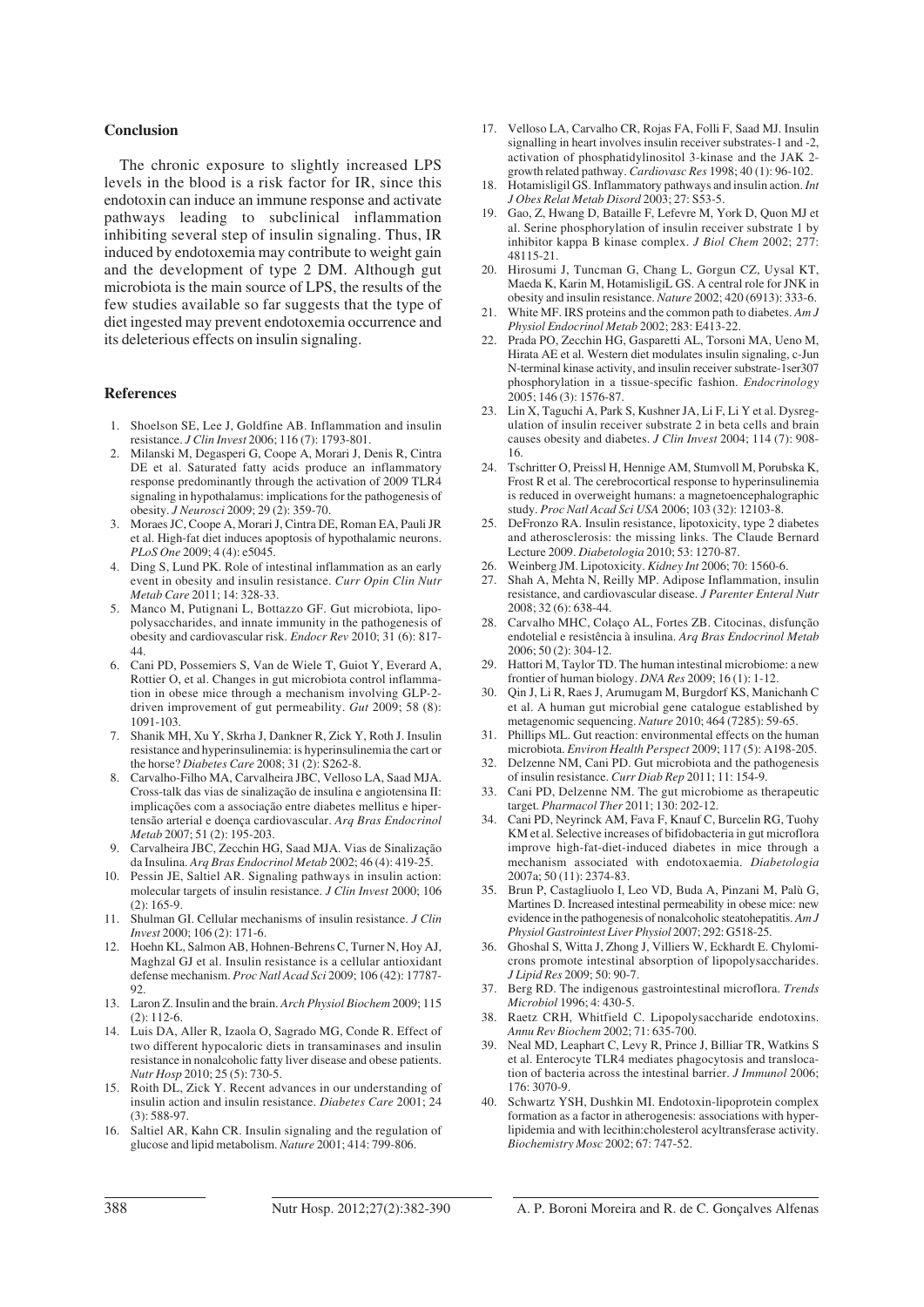- 41. Levels JH, Abraham PR, van den Ende A, van Deventer SJ. Distribution and kinetics of lipoprotein-bound endotoxin. *Infect Immun* 2001; 69 (5): 2821-8.
- 42. Harris HW, Grunfeld C, Feingold KR, Read TE, Kane JP, Jones AL et al. Chylomicrons alter the fate of endotoxin, decreasing tumor necrosis factor release and preventing death. *J Clin Invest* 1993; 91: 1028-34.
- 43. Peri F, Piazza M, Calabrese V, Damore G, Cighetti R. Exploring the LPS/TLR4 signal pathway with small molecules. *Biochem Soc Trans* 2010; 38 (5): 1390-5.
- 44. Araki Y, Katoh T, Ogawa A, Bamba S, Andoh A, Koyama S, Fujiyama Y, Bamba T. Bile acid modulates transepithelial permeability via the generation of reactive oxygen species in the Caco-2 cell line. *Free Radic Biol Med* 2005; 39: 769-80.
- 45. Shimazu R, Akashi S, Ogata H, Nagai Y, Fukudome K, Miyake K et al. MD-2, a molecule that confers lipopolysaccharide responsiveness on toll-like receiver 4. *J Exp Med* 1999; 189: 1777-82.
- 46. Grimaldi E, Donnarumma G, Perfetto B, De Filippis A, Melito A, Tufano MA. Proinflammatory signal transduction pathway induced by shigella flexneri porins in caco-2 cells. *Braz Journal Microbiol* 2009; 40: 701-9.
- 47. Cani PD, Amar J, Iglesias MA, Poggi M, Knauf C, Bastelica D et al. Metabolic endotoxemia initiates obesity and insulin resistance. *Diabetes* 2007b; 56 (7): 1761-72.
- 48. Lee JY, Soh KH, Rhee SH, Hwang D. Saturated fatty acids, but not unsaturated fatty acids, induce the expression of cyclooxygenase 2 mediated through Toll-like receiver 4. *J Biol Chem* 2001; 276 (2001): 16683-9.
- 49. Song MJ, Kim KH, Yoon JM, Kim JB. Activation of Toll-like receiver 4 is associated with insulin resistance in adipocytes. *Biochem Biophys Res Commun* 2006; 346 (3): 739-45.
- 50. Bastos DHM, Rogero MM, Arêas JAG. Mecanismos de ação de compostos bioativos dos alimentos no contexto de processos inflamatórios relacionados à obesidade. *Arq Bras Endocrinol Metab* 2009; 53 (5): 646-56.
- 51. Pan ZK. Toll-like receivers and TLR-mediated signaling: more questions than answers. *Am J Physiol Lung Cell Mol Physiol* 2004; 286: L918-20.
- 52. Fujishiro M, Gotoh Y, Katagiri H, Sakoda H, Ogihara T, Anai M, et al. Three mitogen-activated protein kinases inhibit insulin signaling by different mechanisms in 3T3-L1 adipocytes. *Mol Endocrinol* 2003; 17 (3): 487-7.
- 53. Wang Q, Dziarski R, Kirschning CJ, Muzio M, Gupta D. Micrococci and peptidoglycan activate TLR2→MyD88→ IRAK→TRAF→NIK→IKK→NF-kB signal transduction pathway that induces transcription of interleukin-8. *Infect Immun* 2001; 69 (4): 2270-6.
- 54. Yuan M, Konstantopoulos N, Lee J, Hansen L, Li ZW, Karin M et al. Reversal of obesity- and diet-induced insulin resistance with salicylates or targeted disruption of Ikkbeta. *Science* 2001; 293 (5535): 1673-7.
- 55. Kim JK, Kim YJ, Fillmore JJ, Chen Y, Moore I, Lee J et al. Prevention of fat-induced insulin resistance by salicylate*. J Clin Invest* 2001; 108: 437-46.
- 56. Cani PD, Bibiloni B, Knauf C, Waget A, Neyrinck AM, Burcelin RG et al. Changes in gut microbiota control metabolic endotoxemia-induced inflammation in high-fat diet-induced obesity and diabetes in mice. *Diabetes* 2008; 57 (6): 1470-81.
- 57. Ma LJ, Mao SL, Taylor KL, Kanjanabuch T, Guan Y, Zhang Y et al. Prevention of obesity and insulin resistance in mice lacking plasminogen activator inhibitor 1. *Diabetes* 2004; 53 (2): 336-46.
- 58. Shoelson SE, Lee J, Yuan M. Inflammation and the IKKbeta/ IkappaB/NF-kappaB axis in obesity- and diet-induced insulin resistance. *Int J Obes Relat Metb Disord* 2003; 27: S49-52.
- 59. Uysal KT, Wiesbrock SM, Marino MW, Hotamisligil GS. Protection from obesity induced insulin resistance in mice lacking TNF-α function. *Nature* 1997; 389 (6651): 610-4.
- 60. Comalada M, Xaus J, Valledor AF, López-López C, Pennington DJ, Celada A. PKC epsilon is involved in JNK activation that mediates LPS-induced TNF-alpha, which induces apoptosis in macrophages. *Am J Physiol Cell Physiol* 2003; 285  $(5): 1235 - 45.$
- 61. Carvalho-Filho MA, Ueno M, Carvalheira JBC, Velloso LA, Saad MJA. Targeted disruption of iNOS prevents LPS-induced -nitrosation of IR /IRS-1 and Akt and insulin resistance in muscle of mice. A*m J Physiol Endocrinol Metab* 2006; 291: E476-82.
- 62. Park HK, Qatanani M, Briggs ER, Ahima RS, Lazar MA. Inflammatory induction of human resistin causes insulin resistance in endotoxemic mice. *Diabetes* 2011; 60 (3): 775-83.
- 63. Luis DA, Sagrado MG, Conde R, Aller R, Izaola O. Resistin levels and inflammatory markers in patients with morbid obesity. *Nutr Hosp* 2010; 25 (4): 630-4.
- 64. Agwunobi AO, Reid C, Maycock P, Little RA, Carlson GL. Insulin resistance and substrate utilization in human endotoxemia. *J Clin Endocrinol Metab* 2000; 85 (10): 3770-8.
- 65. Dandona P, Ghanim H, Bandyopadhyay A, Korzeniewski K, Ling Sia C, Dhindsa S, et al. Insulin suppresses endotoxininduced oxidative, nitrosative, and inflammatory stress in humans. *Diabetes Care* 2010; 33 (11); 2416-23.
- 66. Souza SC, Palmer HJ, Kang YH, Yamamoto MT, Muliro KV, Paulson KE et al. TNF-alpha induction of lipolysis is mediated through activation of the extracellular signal related kinase pathway in 3T3-L1 adipocytes. *J Cell Biochem* 2003; 89 (6): 1077-86.
- 67. Kim J, Wei Y, Sowers JR. Role of mitochondrial dysfunction in insulin resistance. *Circ Res* 2008; 102: 401-14.
- 68. Chang YH, Chang DM, Lin KC, Shin SJ, Lee YJ. Visfatin in overweight/obesity, type 2 diabetes mellitus, insulin resistance, metabolic syndrome, and cardiovascular diseases: A metaanalysis and systemic review. *Diabetes Metab Res Rev* 2011.
- 69. Mehta NN, McGillicuddy FC, Anderson PD, Hinkle CC, Shah R, Pruscino L et al. Experimental endotoxemia induces adipose inflammation and insulin resistance in humans. *Diabetes* 2010; 59: 172-81.
- 70. Ueki K, Kondo T, Kahn CR. Suppressor of cytokine signaling 1 (SOCS-1) and SOCS-3 cause insulin resistance through inhibition of tyrosine phosphorylation of insulin receiver substrate proteins by discrete mechanisms. *Mol Cell Biol* 2004; 24: 5434-46.
- 71. Rui L, Yuan M, Frantz D, Shoelson S, White MF. SOCS-1 and SOCS-3 block insulin signaling by ubiquitin-mediated degradation of IRS1 and IRS2. *J Biol Chem* 2002; 277: 42394-8.
- 72. Pussinen PJ, Havulinna AS, Lehto M, Sundvall J, Salomaa V. Endotoxemia is associated with an increased risk of incident diabetes. *Diabetes care* 2011; 34 (2): 392-7.
- 73. Amar J, Burcelin R, Ruidavets JB, Cani PD, Fauvel J, Alessi MC, Chamontin B, Ferriéres J. Energy intake is associated with endotoxemia in apparently healthy men. *Am J Clin Nutr* 2008; 87: 1219-23.
- 74. Sun L, Yu Z, Ye X, Zou S, Li H, Yu D, et al. A marker of endotoxemia is associated with obesity and related metabolic disorders in apparently healthy Chinese. *Diabetes Care* 2010; 33 (9): 1925-32.
- 75. Devaraj S, Dasu MR, Park SH, Jialal I. Increased levels of ligands of Toll-like receivers 2 and 4 in type 1 diabetes. *Diabetologia* 2009; 52 (8): 1665-8.
- 76. Creely SJ, McTernan PG, Kusminski CM, Fisher M, Da Silva NF, Khanolkar M et al. Lipopolysaccharide activates an innate immune system response in human adipose tissue in obesity and type 2 diabetes. *Am J Physiol Endocrinol Metab* 2007; 292: E740-7.
- 77. Ruiz AG, Casafont F, Crespo J, Cayon A, Mayorga M, Estebanez A et al. Lipopolysaccharide-binding protein plasma levels and liver TNF-alpha gene expression in obese patients: evidence for the potential role of endotoxin in the pathogenesis of non-alcoholic steatohepatitis. *Obes Surg* 2007; 17: 1374-80.
- 78. Kueht ML, McFarlin BK, Lee RE. Severely obese have greater LPS-stimulated TNF-α production than normal weight africanamerican women. *Obesity* 2009; 17 (3): 447-51.
- 79. Van Dielen FM, Buurman WA, Hadfoune M, Nijhuis J, Greve JW. Macrophage inhibitory factor, plasminogen activator inhibitor-1, other acute phase proteins, and inflammatory mediators normalize as a result of weight loss in morbidly obese subjects treated with gastric restrictive surgery. *J Clin Endocrinol Metab* 2004; 89 (8): 4062-8.